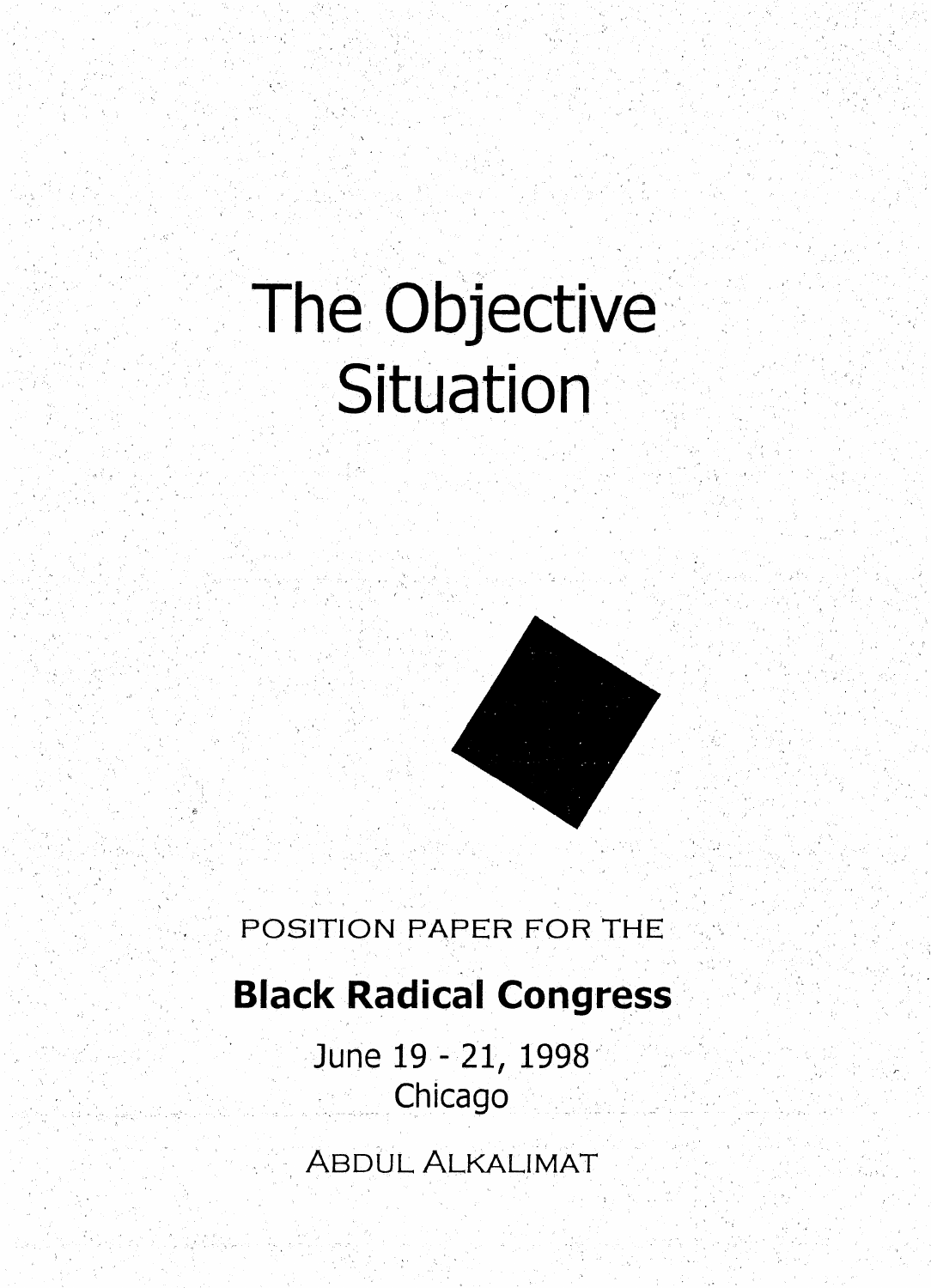### **THE OBJECTIVE SITUATION**

#### An Outline of Paragraphs

# **A INTRODUCTION**<br>1. General oriental

- 1. General orientation<br>2. Slavery and capitali
- 2. Slavery and capitalism<br>3. From factory to new tec
- From factory to new technology
- 4. 21st century

## **B CLASS EXPLOITATION**<br>5. **Class polarization**

- 5. Class polarization
- 6. Expansion of Black middle class<br>7. Attacks against Black middle cla
- Attacks against Black middle class
- 8. Expansion of Black working class
- 9. Attacks against Black working class
- 10. Civil War as unity of action
- 11. Conditions for unity today
- 12. New class struggle
- 13. Need for rebirth of Black radicalism

# **c AFRICA AND THE AFRICAN DIASPORA**

- Africa
- 15. Caribbean
- 16. Immigration and refugees

#### **D US REGIONAL DIVERSITY**

- 17. Black people are everywhere
- 18. South
- \* 19. Midwest<br>20. East
	- 20. East
	- 21. West

#### **E POLITICAL REPRESSION**

- 22. Electoral system offers no solution<br>23. Emergence of a police state
- Emergence of a police state  $\mathbb{R}^n$
- 24. Need for alternative to fascism

#### **F SUMMATION**

25. These conditions call for a new Black radicalism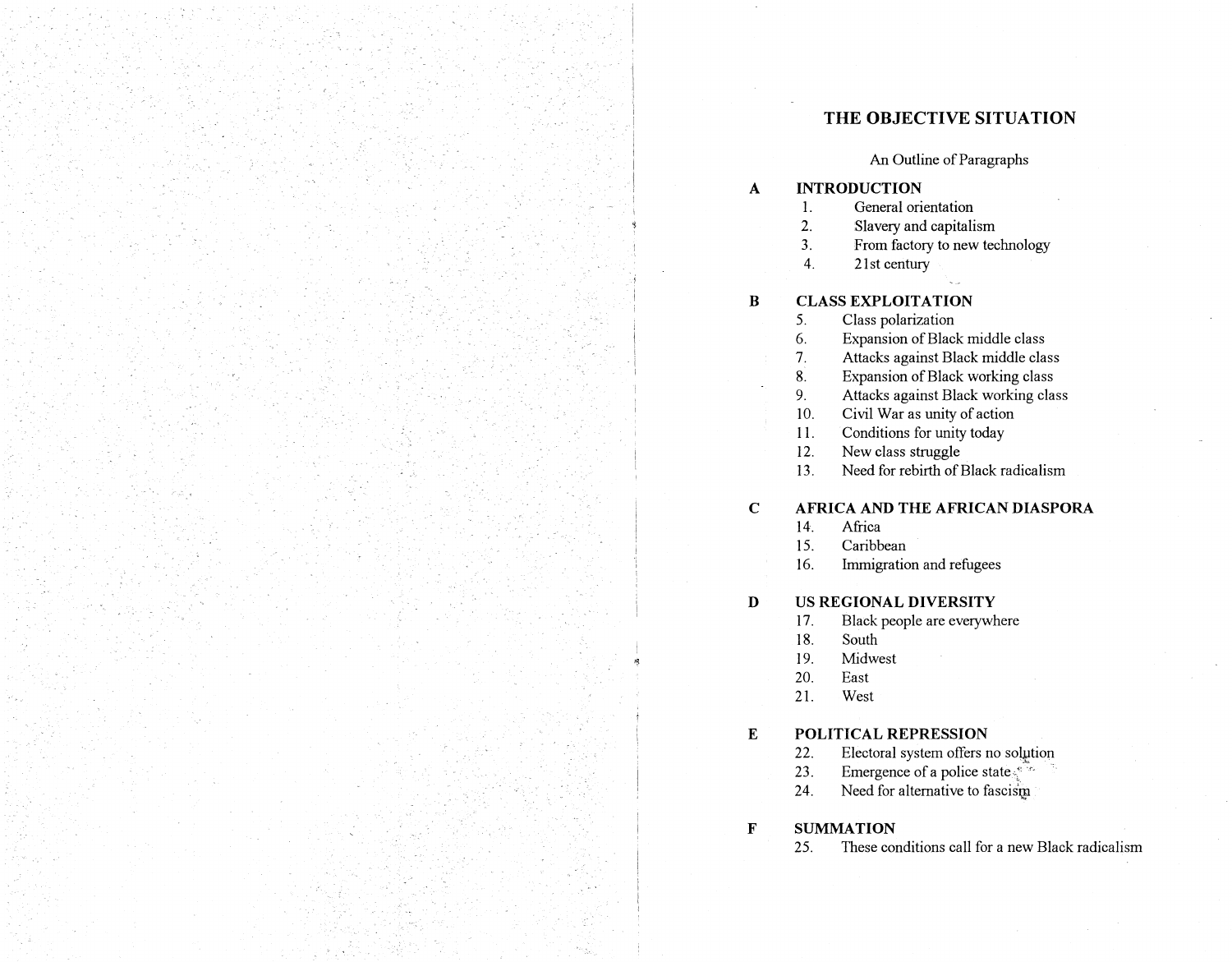### **THE OBJECTIVE SITUATION**

l. The global exploitation and suffering of Black people is a historical experience. There has been a certain historical context leading to each form of oppression. Each time the context changed, the fight for freedom advanced.

2. The early industrial development of European capitalism was based on slavery. Black people's blood baptized the new born capitalist global domination. The triangle trade between Europe, Africa and the Americas generated barbaric profits for European world supremacy. From the 15th to the 19th century, every European power invaded. Africa. Business, military force, and the church stole Africans into slavery, sold them for a profit, and forced them to produce the sugar and cotton that led to great wealth.

3. Industrialization based on the factory system was the leading aspect of Black economic exploitation for the 19th and 20th centuries, from the field, the dock, the mine, and the factory. Now, teclmological revolution is driving a new global economic reorganization leading to more intense levels of exploitation and human suffering. The rise of industrialization required the forced labor of slaves, but the rise of this new high-tech capitalism requires new systems of genocide to control cheap labor and destroy the labor it no longer needs.

4. Now, Black people are being sacrificed as a byproduct of the capitalist system as it is being reorganized for the 21st century. This new historical context is setting the stage for a new freedom struggle.

#### Class Exploitation

5. The main feature of the global economy is class polarization. Within this the force of racism creates genocidal conditions for the majority of Black people in the world. Racism remains a structural feature of this new era of class conflict. What is really new is that there are increased numbers of such poor people from all communities. The birth of the 21st century carries with it the potential for class unity of poor people of all nationalities.

6. The Black middle class has expanded over the last 150 years. Major progress was made after emancipation in the 19th century, after World War I, and after the 1960s in the 20th century. The expansion of the Black middle class after the 1960s was a victory for the civil rights movement. This progress was in a definite historical context: a solid industrial economy, world US domination, the urbanization of Black people, and a new organized Black militancy that developed after World War II.

7. A more open right wing politics took charge after the 1960s. The Black middle class has been under increased attack since then. Today it is losing its main government programs, affirmative action plans for professional schooling and jobs, and business oriented minority set-asides. The only sectors of the Black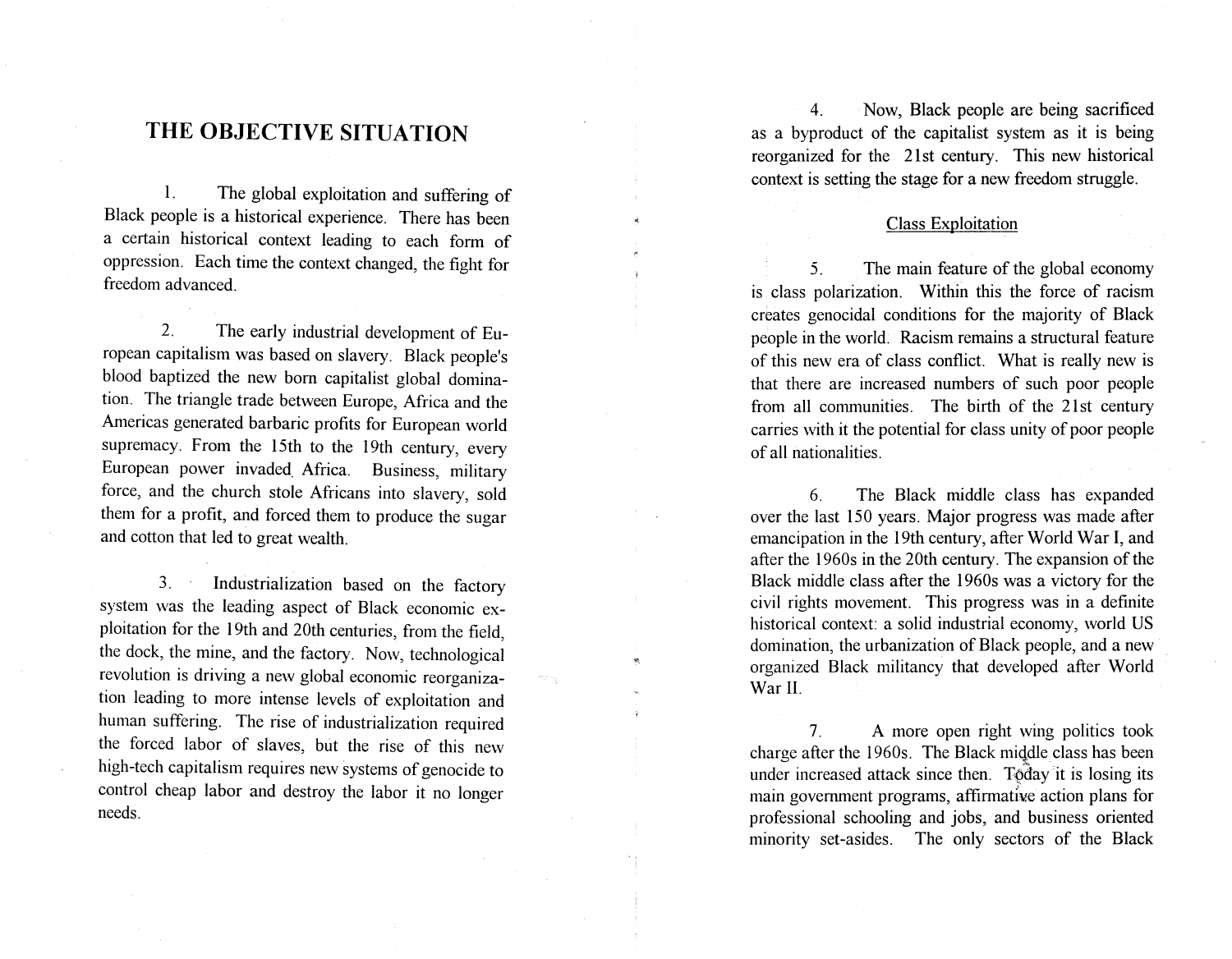middle class not under attack are those who serve as political apologists for every cutback or opposition to every militant mass initiative.

8. The vast majority of Black people have always been poor people in the working class. From slavery to sharecropping, to the factory, office and school, Black people have been concentrated in the most dangerous, dirty, low paying jobs. After World War II Black people began three decades of ascent into urban working class security that ended as mass production peaked.

9. In steel and auto especially the last great wave of hires were Black. Since the 1970s and the high tech revolution, Black workers have experienced the reengineering and downsizing of corporations, resulting in part time jobs, temporary jobs, and no jobs. This process has intensified the same old American racist practice toward Blacks of last hired, first fired.

10. However, Blacks are not always alone. Poor people have been the majority of every community. Between Blacks and whites, this common suffering of poverty and exploitation has been the basis for unity, sometimes realized and sometimes not. In the last century, for example, whites and Blacks fought the Civil War to end slavery, and then battled to reconstruct the South in order to overcome the evils of slavery and poverty.

II. Today Blacks and whites are both facing unemployment, and marginal employment, homelessness, imprisonment, and starvation without any social safety net or welfare benefit to protect them. Many more

Blacks and whites are on a slippery slope of being one paycheck away from this fate. These are conditions for political unity.

12. High tech capitalism is creating the political dynamite of a new class struggle. There are prospects for a new civil war of poor working people rising up against the rich. Poor Blacks and whites each have reasons to rise up against the rulers of Washington and Wall Street. They are being forced to give up their American Dream and live a nightmare.

J )

> 13. Because of this, we must return to the traditions of Black radicalism. By so doing, we will lend consciousness, organization, and leadership to this devel oping wave of struggle.

#### Africa and the African Diaspora

14. In Africa the hopes of post World War II independence movements were dashed through forms of neocolonialism, corruption, and control by international finance, the World Bank and the International Monetary Fund. Even after armed struggle these new forms of domination have taken over. However, there are new signs of radicalism, new examples of militant resistance, new forces for social transformation. South Africa is the best example where the forces of history are most concentrated, from revolution to reform to reaction. Open political conflict there is barely held in check.

15. In the Caribbean, independence has been incomplete, as direct colonialism continues in coun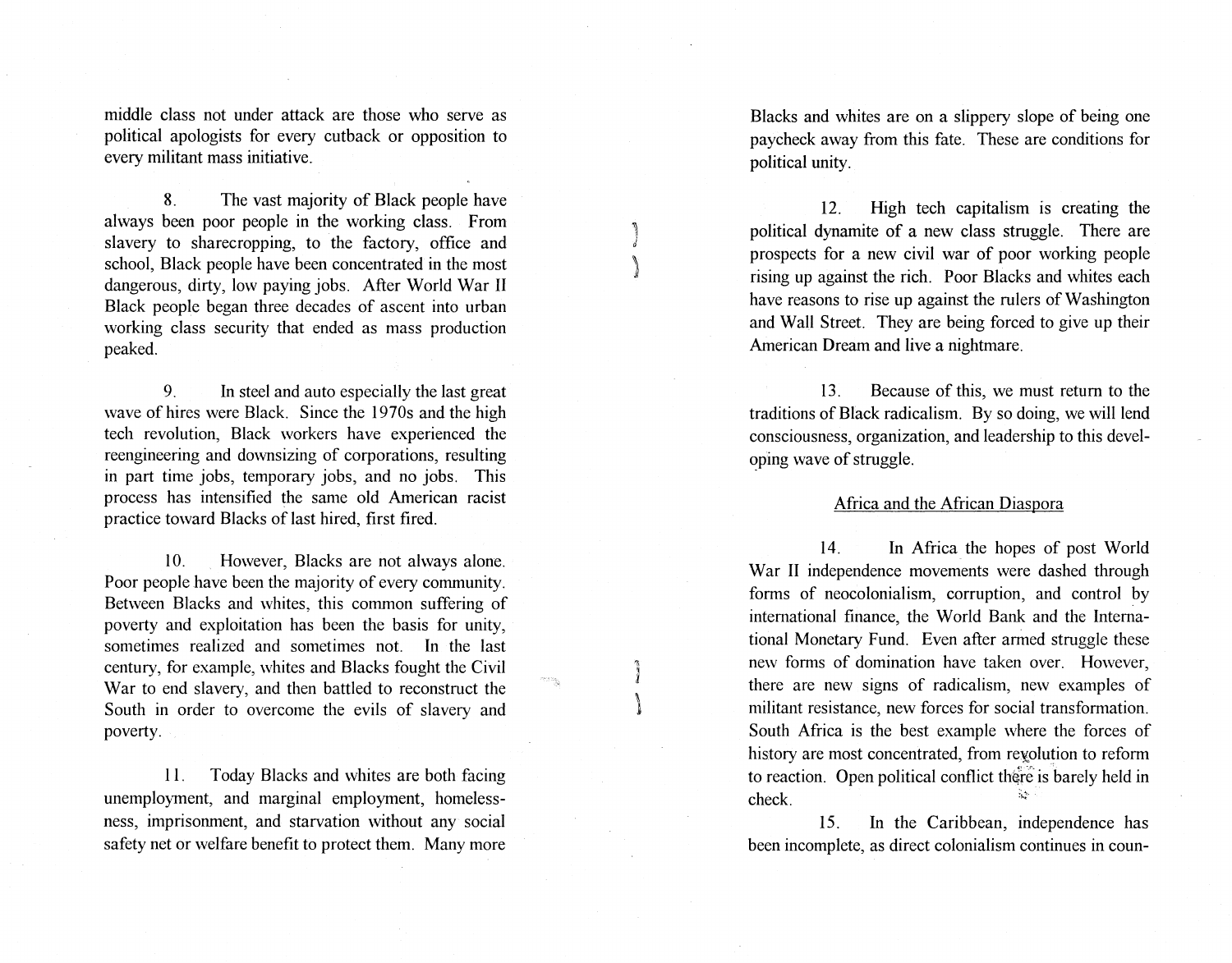tries such as Puerto Rico, Guadeloupe, Martinique, and Aruba. The shining model of independence is Cuba, an Afro-Caribbean country that continues to embody the most advanced aspirations for and practical achievement of freedom, justice, and economic development. The forces of global capitalism, especially the US, continue to dominate this region.

16. The global crisis is displacing massive waves of people, as immigrants in the major capitalist countries and as refugees throughout the Mrican Diaspora. This is a movement of labor seeking employment and people escaping genocidal dictatorship and fratricidal war. Within the capitalist countries, immigration is used to fan the flames of fascist reaction against the newcomers, against poor people, and for support of global capital. We are told that NAFTA is good (for capital) but we have to attack the immigrants with Proposition 187 in California, an English only policy, and a refusal to welcome the boat people from Haiti.

#### US Regional Diversity

17. The US is a large diverse country and Black people have migrated to all parts of it.

18. The Southern states are the key to capitalist domination of the US and the focal point of Black oppression. Southern slavery financed the capitalist ruling class. The greatest poverty of Blacks and whites is concentrated in the Southern region. Black people have been dispossessed of their land and held at the lowest standard of living in the entire country. Capital punishment and all forms of brutal violence are found in the South. Racial domination of southern political power has controlled national politics.

19. · Black people poured into the industrial cities of the Midwest over most of the 20th century. Now Black people are the heart of every major city: 80% of Detroit, 50% of Cleveland and St. Louis, 40% of Chicago, and 30% of Milwaukee. This "rust belt" is now going through a jobless recovery. It is also the most segregated region in the country. Ethnic coalitions as the basis for urban politics created the New Deal, but today politics are dominated by white suburban enclaves and corporate power.

 $\hat{\mathbf{x}}$ 

raig,

20. The East Coast is a diverse region of megacities. These cities are undergoing the transformation of class polarization including waves of immigration from the African Diaspora. The more advanced political mobilization of Black people is producing the rapid development of police state violence.

21. The West Coast is the region of greatest contrasts. California leads the country in foreign investment, immigrant workers, homeless, high tech jobs, manufacturing jobs, narcotic busts, ghetto gang violence, and billionaires. The military industrial complex that has dominated for most of the 20th century has been on the West Coast from shipping to aviation to space technology. This is also the greatest region of multiculturalism in which Black peopl€ are linked to Latinos, Asians, and whites.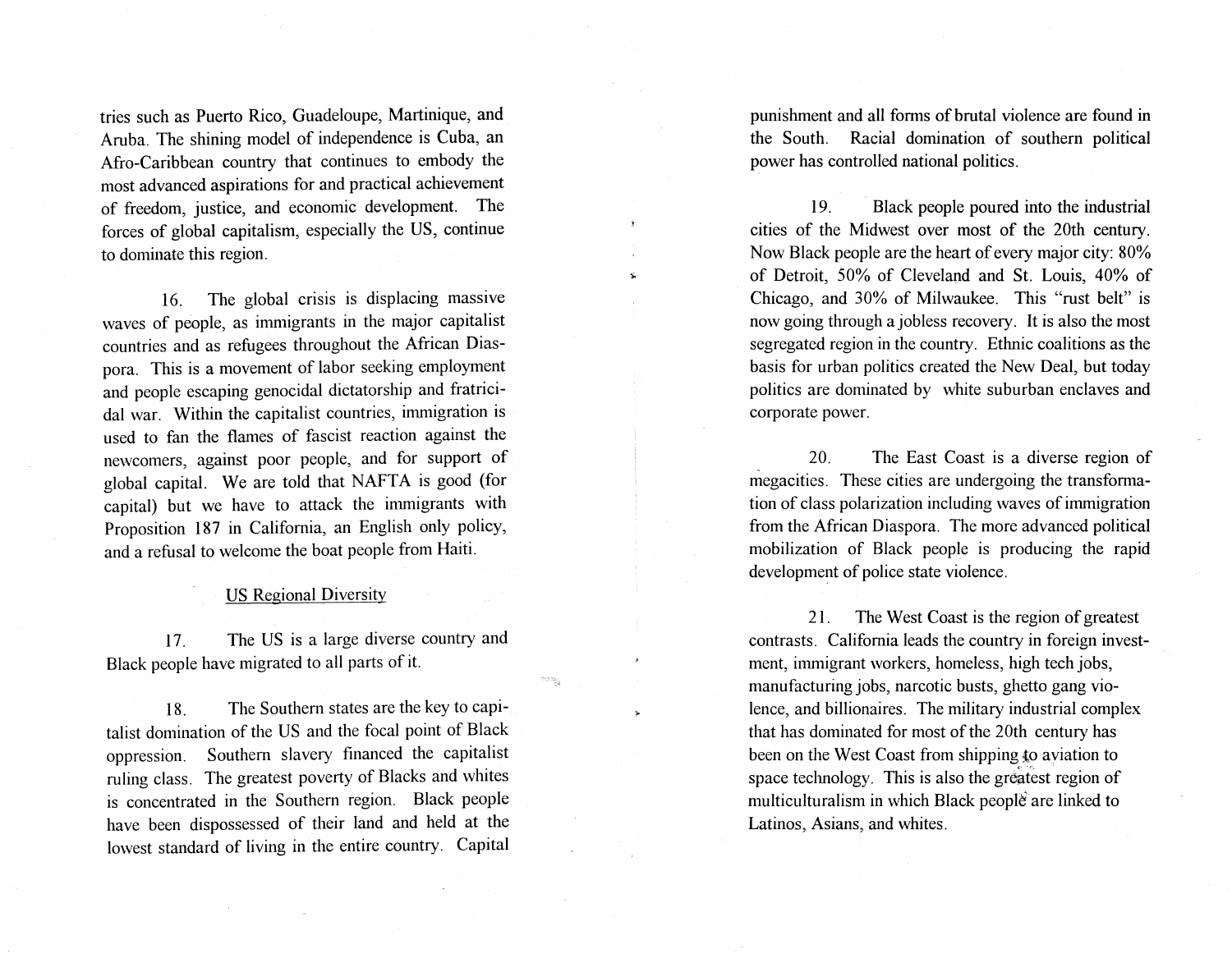#### Political Repression

22. Since the passage of the 13th, 14th, and 15th amendments to the US Constitution Black people have sought to use electoral politics. The 1965 Voter Rights Act led to the rapid increase in voter registration and Black elected officials. The high point was reached with the electoral support of Black mayors, an enlarged Black Congressional Caucus, and a Black candidate for president. However, electoral victory has merely led to this period of increased poverty and suffering. The Democrats and Republicans are uniting under a common banner to pass legislation like the Crime Bill and the Welfare Bill. The current electoral system holds little hope for progress.

23. We are entering an era of government becoming a police state. Our democratic rights are being destroyed. The police dominate every city, and like mad dogs they attack and kill. The jails and prisons are filled with Black people, including political prisoners held since the 1960s. Television and the movies are dominated by cop shows that increase the public tolerance for violence. The US government acts like violence is the only way to solve problems, by the police at home and the military abroad.

ia sij

24. Resistance to the police state can be found in mass insurrections like Los Angeles in 1992, rebellious youth culture like Rap and Hip Hop, and many scattered struggles taking place in almost every community throughout the US. Every one of these motions is met by reactionary repression. Insurrections are met with brutality, cultural militancy faces censorship, and every struggle is opposed and infiltrated. The defeat of fascism requires higher levels of consciousness, organization, and leadership for the resistance.

#### Summation

25. The objective condition developing at the end of the 20th century point us in one direction with a single focus, to rebuild Black radicalism as a current in every struggle and-on every battlefront. Our need for a fundamental transformation requires that we act now.